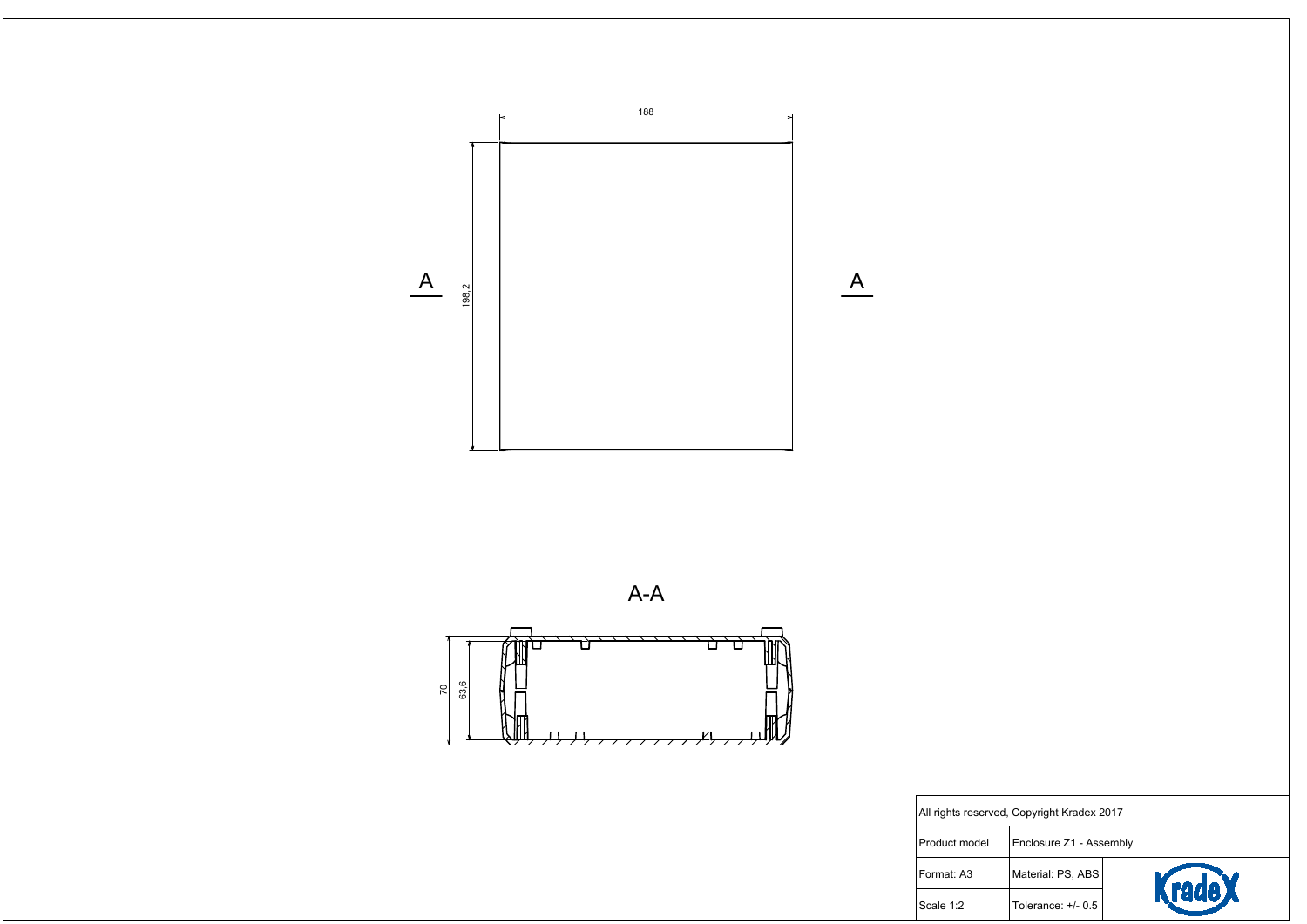

| ved, Copyright Kradex 2017 |                     |        |
|----------------------------|---------------------|--------|
|                            | Enclosure Z1 - Base |        |
|                            | Material: PS, ABS   | KradeX |
|                            | Tolerance: +/- 0.5  |        |





All rights reser

 $\overline{A}$ 

Product model

Format: A3

Scale 1:1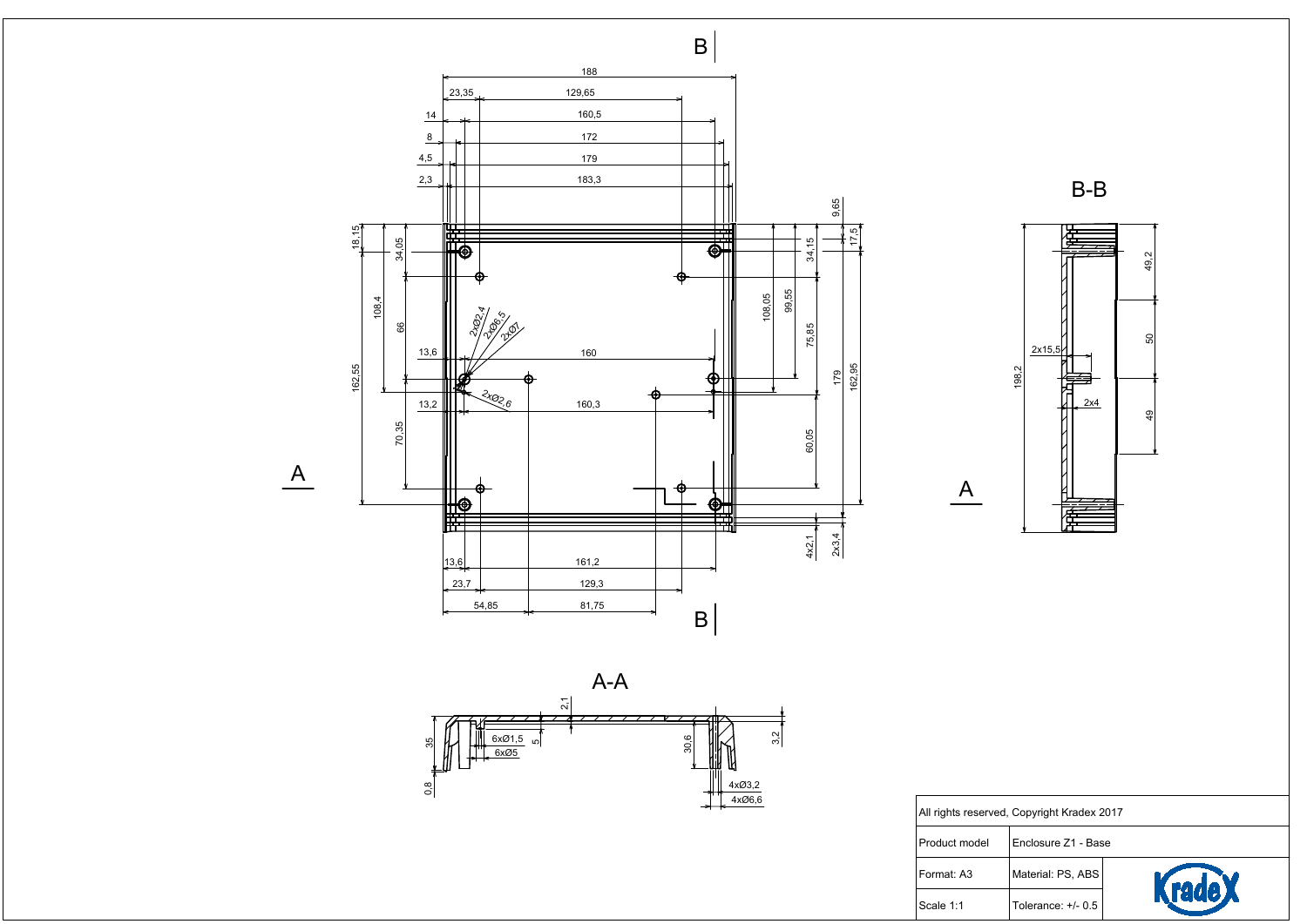

 $\overline{A}$ 



All rights reser Product model Format: A3

Scale 1:1



| ved, Copyright Kradex 2017 |                       |               |  |  |
|----------------------------|-----------------------|---------------|--|--|
|                            | Enclosure Z1 - Cover  |               |  |  |
|                            | Material: PS, ABS     | <b>KradeX</b> |  |  |
|                            | Tolerance: $+/$ - 0.5 |               |  |  |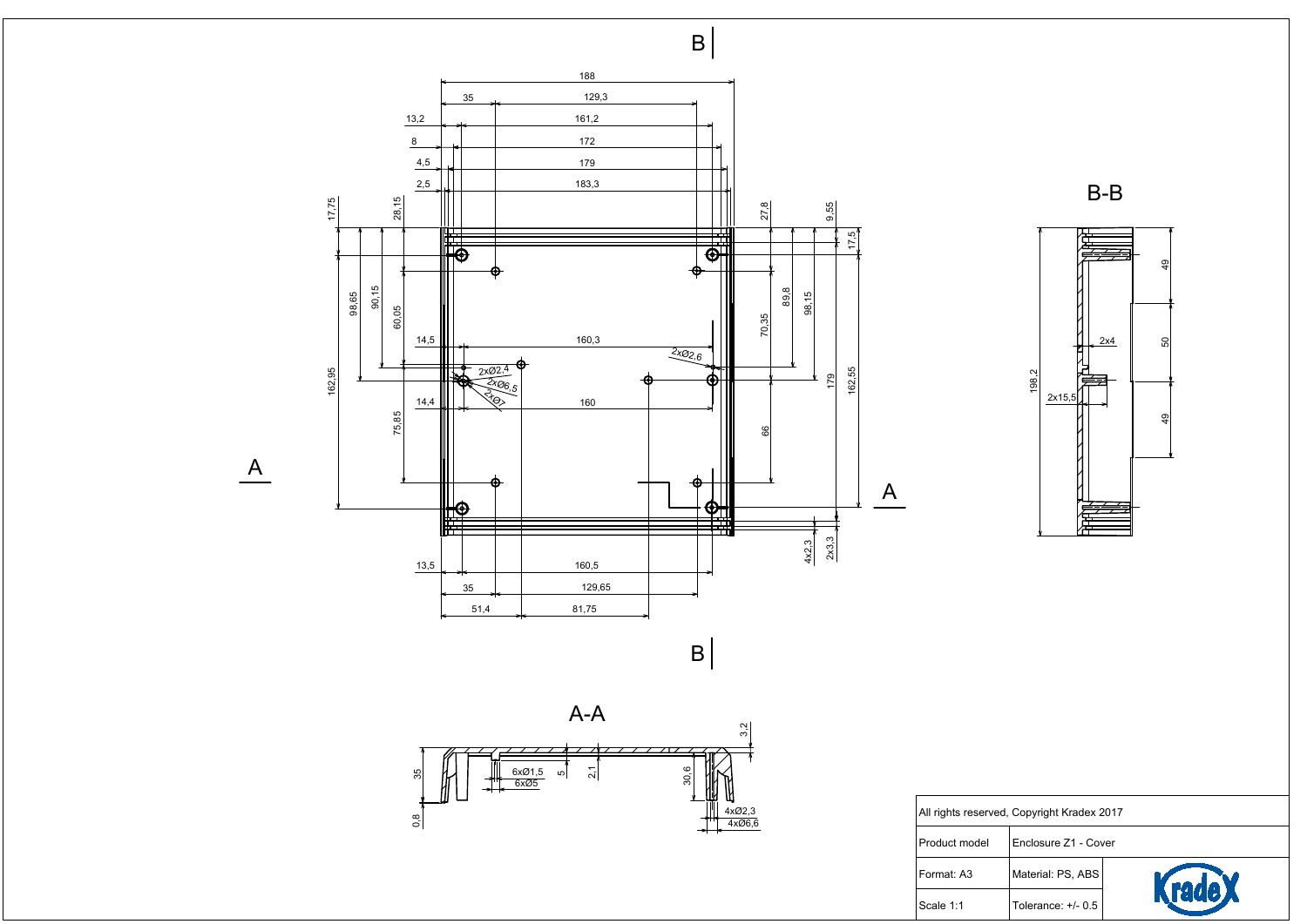





| rved, Copyright Kradex 2017 |                       |                              |  |  |
|-----------------------------|-----------------------|------------------------------|--|--|
|                             | Enclosure Z1 - Board  |                              |  |  |
|                             | Material: PS, ABS     |                              |  |  |
|                             | Tolerance: $+/$ - 0.5 | <b><i><u>Stade X</u></i></b> |  |  |